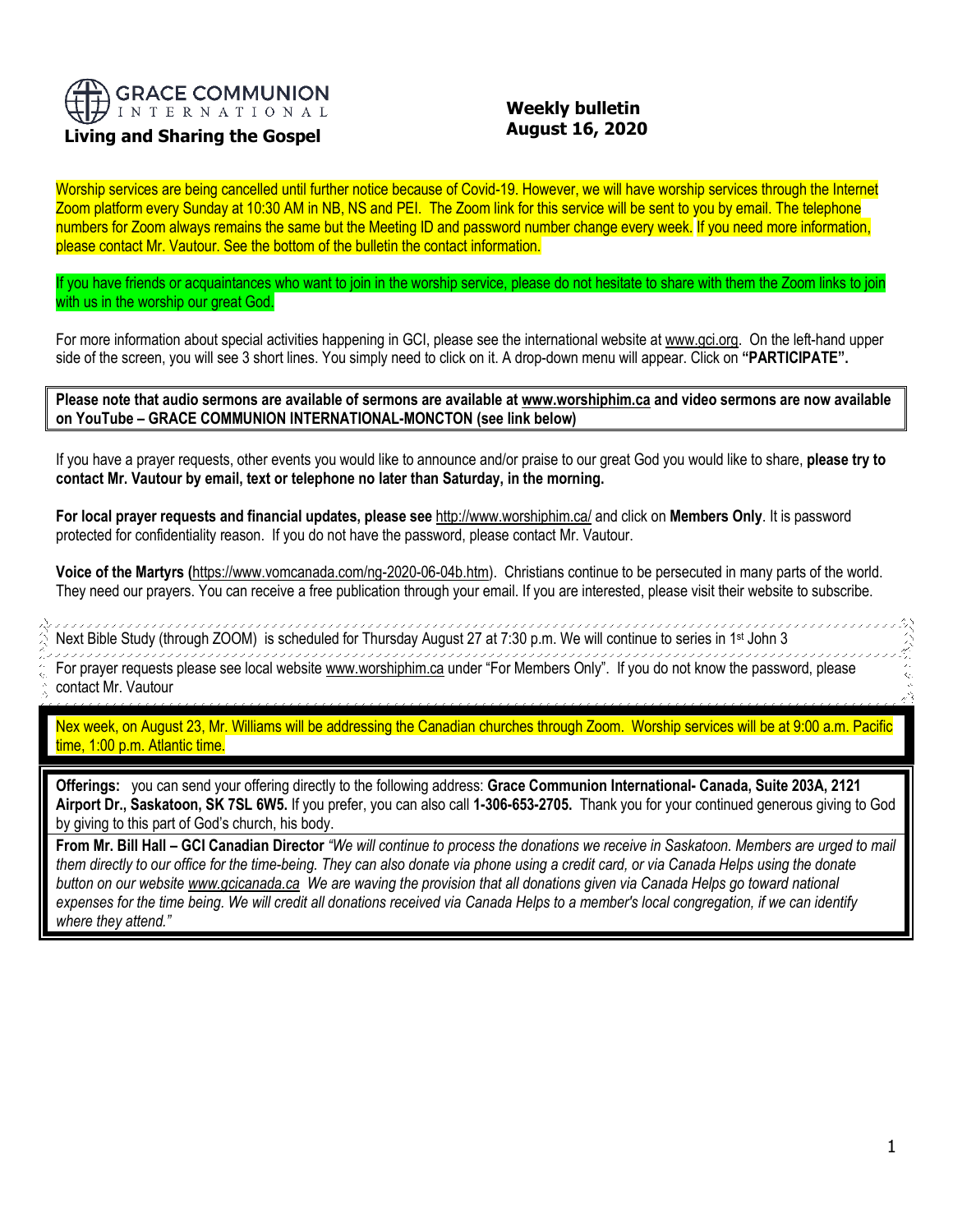### **Answering Questions About Our Theology, by Gary Deddo (from** [https://www.gcs.edu/\)](https://www.gcs.edu/)



Gary W. Deddo received a PhD from the University of Aberdeen in 1991. He is President and Professor of Theology at Grace Communion Seminary.

The label, "Incarnational Trinitarian theology" is descriptive rather than prescriptive for our doctrinal statements. Our critics sometimes want to label our theological perspective as Barthian or Torrancian or whatever. But at best, such labels are only partially

descriptive. Any similarities are definitely not prescriptive. Prescriptive for us is the reality of who God has revealed himself to be in Jesus Christ according to Scripture. Our theological formulations are derived from and meant to point faithfully to that reality, which exceeds what can be contained in our theological understandings.

When we quote any theologians positively, or even when the historic Christian creeds are referenced, they are being used as illustrative of our theological position, not as a source or final norm of it. They show that other members of the Body of Christ at other times and places grasped the biblical revelation in a way similar to how we have come to understand it. It demonstrates that we are concerned not to be esoteric (*obscure - synonym added by Mr. Vautour*) or eccentric (*strange - synonym added by Mr. Vautour)* in our teaching and that we believe that other members of the Body of Christ can be helpful to us, saying at least as well, if not better than ourselves, how we understand God's Word.

Given what is noted above, the label "Incarnational Trinitarian theology" is not meant to indicate that we hold to a special (or superior) form of Christianity. It indicates that the center and heart of our faith and worship corresponds to the center and heart of the revelation of the gospel itself – just as the historic, orthodox church has done down to this day. This label reminds us of the core reality of who God is and has revealed himself to be in and through Jesus Christ, according to Scripture. It also represents the nature of our renewal and restoration to true Christian faith, which we have come to share with the Christian church. If others have been pushed or pulled off-center, we hold out to them these foundational truths, from which flow all other Christian doctrines, that they might also be renewed and restored in their faith and worship.

Some critics say we don't make distinctions between believers and non-believers because of the way we speak of God having a oneness of mind, heart and purpose towards all. Though it is not true, they say we teach universalism. Why do they come to this wrong conclusion? Because they make inferences from our statements about God to our views about his creatures. "If God regards all the same way, then all must regard God the same way." But we do not come to our understanding through logical inferences made from a single affirmation about God. That would be bad theology and bad logic. No simple logical inference is ever *necessarily* true, most especially when moving from God to talking about creatures.

It seems that their critique of our theology is a mirror-image of how their own theology works. Seeing a difference between believers and non-believers, they then imagine a corresponding difference in God. They make a simple logical inference, but this time in the reverse direction: from a description of the differences among humans to what God then must prescribe for that difference among humans. We do not reason in that way. Doing so would, in our view, constitute mythological projection, which is idolatry. Doing so would mean concluding something about what God prescribes from a description of individual creatures or a class of them. John Calvin made this mistake in reasoning in his polemical writings about predestination. Thankfully, he did not succumb to that faulty reasoning in most of his writings on theology (in his *Institutes* and elsewhere).

Typically, the difference between our viewpoint and that of those who criticize it, is that we start with God's selfrevelation as the criterion for our statements about God ("only God reveals God"). We do not start with our own, or even the Bible's descriptions of how humans respond differently to God and then logically infer something about who God is and what God wants for his human creatures. Descriptions of human creatures and of their potential eternal situations, either by means of our own observations or by reference to isolated biblical passages interpreted out of context, do not prescribe for us a definitive revelation of who God is and what he wants. Jesus Christ alone, according to divine revelation (Scripture) alone, prescribes for us our trust in and understanding of God's heart, mind, purposes and character. On that basis, we conclude that God is a redeemer who has a redemptive nature and heart, does not want any to perish, but wants all to repent and receive eternal life. That is, God is identical in character to Jesus Christ, our Lord and Savior.

Some condemn or dismiss our theological stance by labeling it universalism, Aminianism or Calvinism. However, we have no need to be aligned with a particular school of theology. Though each school has understandings deserving our consideration, each also has significant weaknesses that obscure important, even crucial elements of the biblical revelation. Those weaknesses have not only been identified by us but have been brought to light in the ongoing discussions and debates down through the history of the church. While we share faith in the same realities as do all Christians, our theological understanding and articulation does not fall neatly along the lines drawn in the typical universalist-Arminian-Calvinist debates.